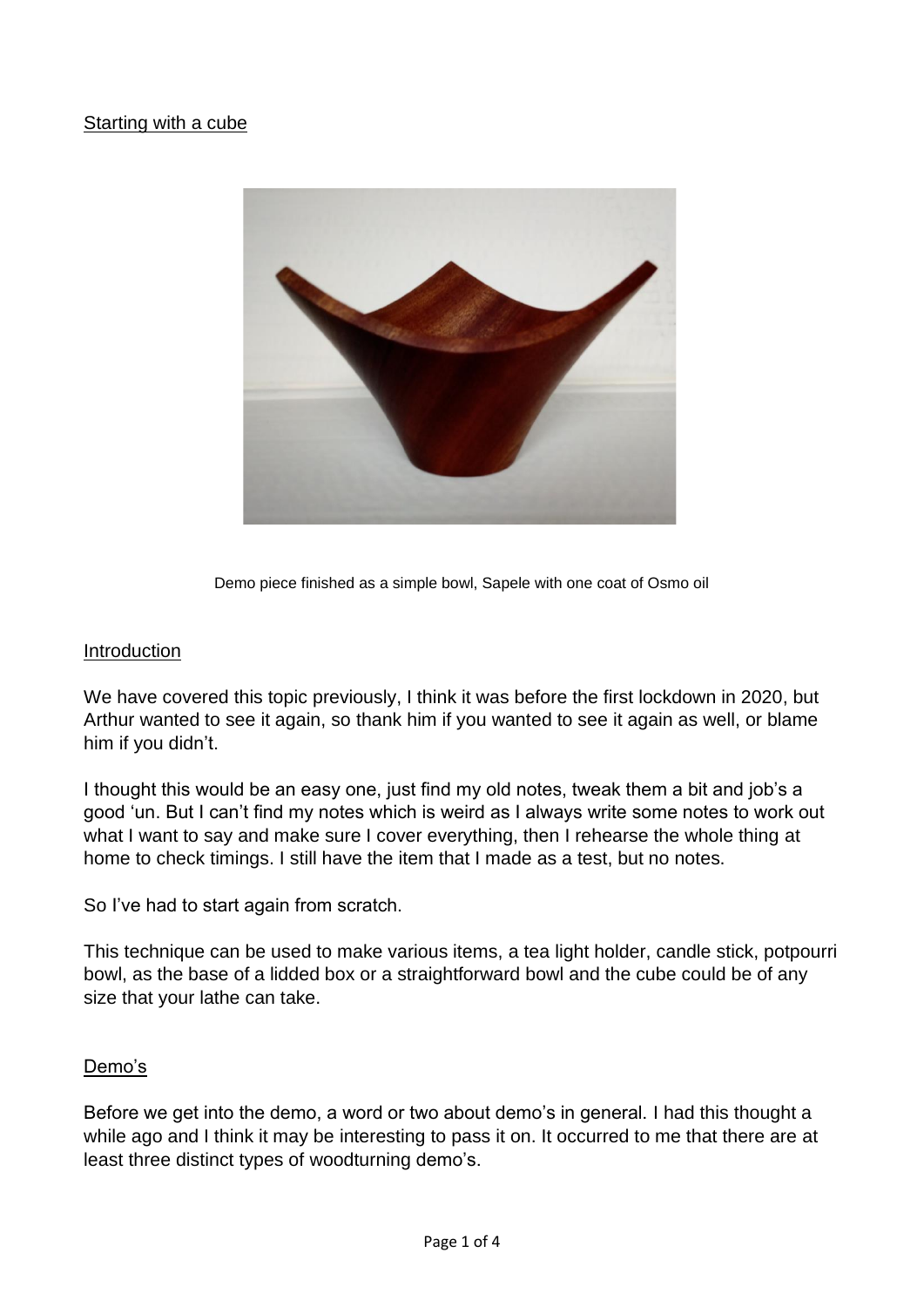- **1. The 'Name' doing their thing.** This is where a well known turner does the thing for which they are known e.g. Andrew Hall making a hat, Stuart Mortimer doing a twist, Stuart Furini doing colouring etc. You have no intention of ever trying their thing but their skills are amazing and it's interesting to see them show them off.
- **2. Hints and tips.** The demonstrator makes an item which you have no interest in making but uses a technique, or gives a hint or tip which you realise you could apply to things that you DO want to make.
- **3. I'll make that.** The demonstrator makes an item, and you think Yes, that's good, I'll make that.

Which category any particular demo falls into is very much a personal view, depending on your interests, experience and skills. This applies to this demo as well so what you get out of tonight is up to you.

## Preparation

If you want the finished item to look balanced and symmetrical then it is vital that you start off with as near a perfect cube as you can manage. This is where those of you that have a planer/thicknesser have a big advantage as you can easily plane the wood to thickness, rotate it 90 degrees and plane it square. Cut off a slightly over length piece and pass it through the thicknesser to produce a perfect cube.

If you only have hand tools it may help if you can start with a bought spindle blank which may be square. Then if you have woodworking skills you can produce a cube.

If your woodworking is a bit rusty, these notes may help.

- 1. your 'cube' will have 4 sides with long grain and two sides with end grain. Select one of the long grain sides, check it is flat in all directions, mark as Face Side.
- 2. decide how big the cube will be, measure all edges, smallest  $=$  max cube possible.
- 3. select one of the sides at right angles to the Face Side. plane this flat and at right angles to the Face Side. This is now Face Edge.
- 4. mark the cube size by measuring from the Face Side across the Face Edge and marking a line. Repeat for the other side. Use a marking gauge if you have one. Plane to your lines.
- 5. Working from the Face Edge this time, measure and mark the cube size on both sides and plane to the lines.
- 6. Trim one end grain square to Face Side and Face Edge.
- 7. Measure and mark the length of the cube, trim the remaining end grain square.
- 8. You should now have a cube !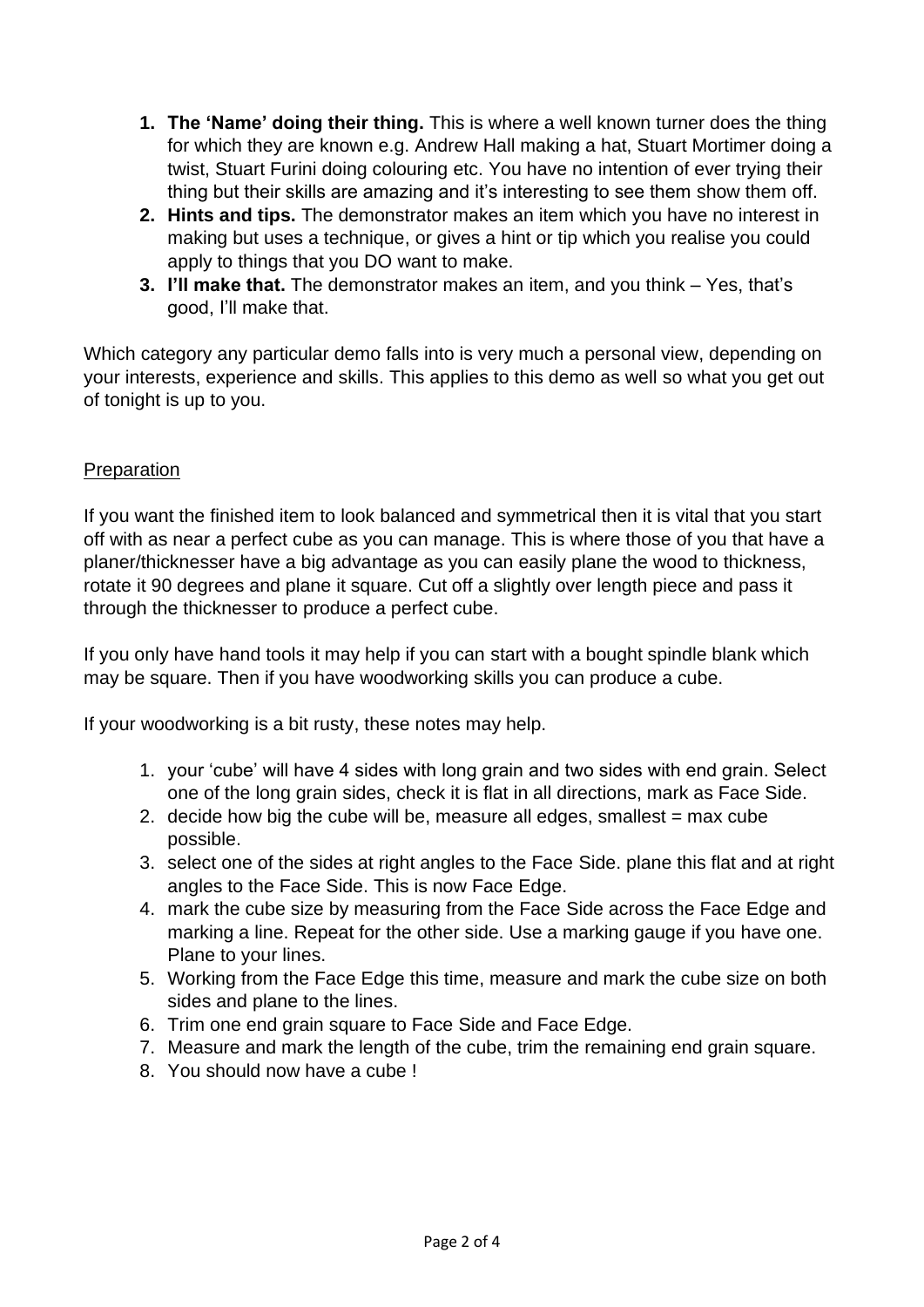# Mounting

This is the unusual bit. The cube is mounted by means of two opposite corners so examine the grain direction and select the corners you are going to use. As you turn and the shape develops you will get long wings so avoid short grain in the wings as much as possible. The area of the cube nearest the headstock will become the top of the finished piece.

As usual there are a couple of ways to mount this project. The most direct is simply to insert one corner into the spindle taper and support the other corner with a hollow revolving centre, as used for long hole boring. Both of these corners will be turned away so any damage will be removed. The drive is simply by friction from the spindle.

If you don't have a hollow revolving centre, or don't like the idea of a friction drive, then you can trim off the mounting corners so that the flat surface produced is at right angles to the lathe bed when the cube is mounted in the lathe. Find the centres of the flats by drawing from each point to midway along the opposite edge in turn. You can then mount the cube using standard drive and revolving centres.

In either case it is vital that the cube is mounted symmetrically. Move the tool rest out of the way and turn on the lathe – note that the corners appear as two rows, one behind the other along the bed. Stop the lathe.

Stick a bit of masking tape on the tool rest and make a pencil mark at right angles to the lathe bed. Line up the mark with one of the corners of the cube nearest the headstock then slowly rotate the cube and check that each of the three corners aligns exactly with the mark. Adjust the cube inside the spindle taper/hollow revolving centre or drive centre/revolving centre until they line up.

## **Turning**

When you start turning the cube, you will be mainly turning air. To reduce the risk of the tool falling into the gaps, and to give a smoother cut, projects such as this MUST be turned at high speed i.e. a 4inch cube at 1,000 rpm. I have observed that many members tend to turn at too slow a speed, so if you don't like turning at speed, this project may not be for you.

Using a sharp 3/8" bowl gouge, start by taking light cuts at the tailstock end, cutting from headstock to tailstock. Start each cut slightly to the left of the previous cut. Eventually you will be removing the corners nearest the tailstock but do NOT remove the corners nearest the headstock.

Before you get carried away, mark and cut a spigot to fit suitable sized chuck jaws. Complete the shaping of the underside from the wings to the foot. Abrade as usual through the grits taking care not to round over the corners. You can abrade the lower area with the lathe running, but you will need to abrade the underside of the wings by hand, working with the grain. Depending on your chosen finish, you may wish to apply it to the underside now.